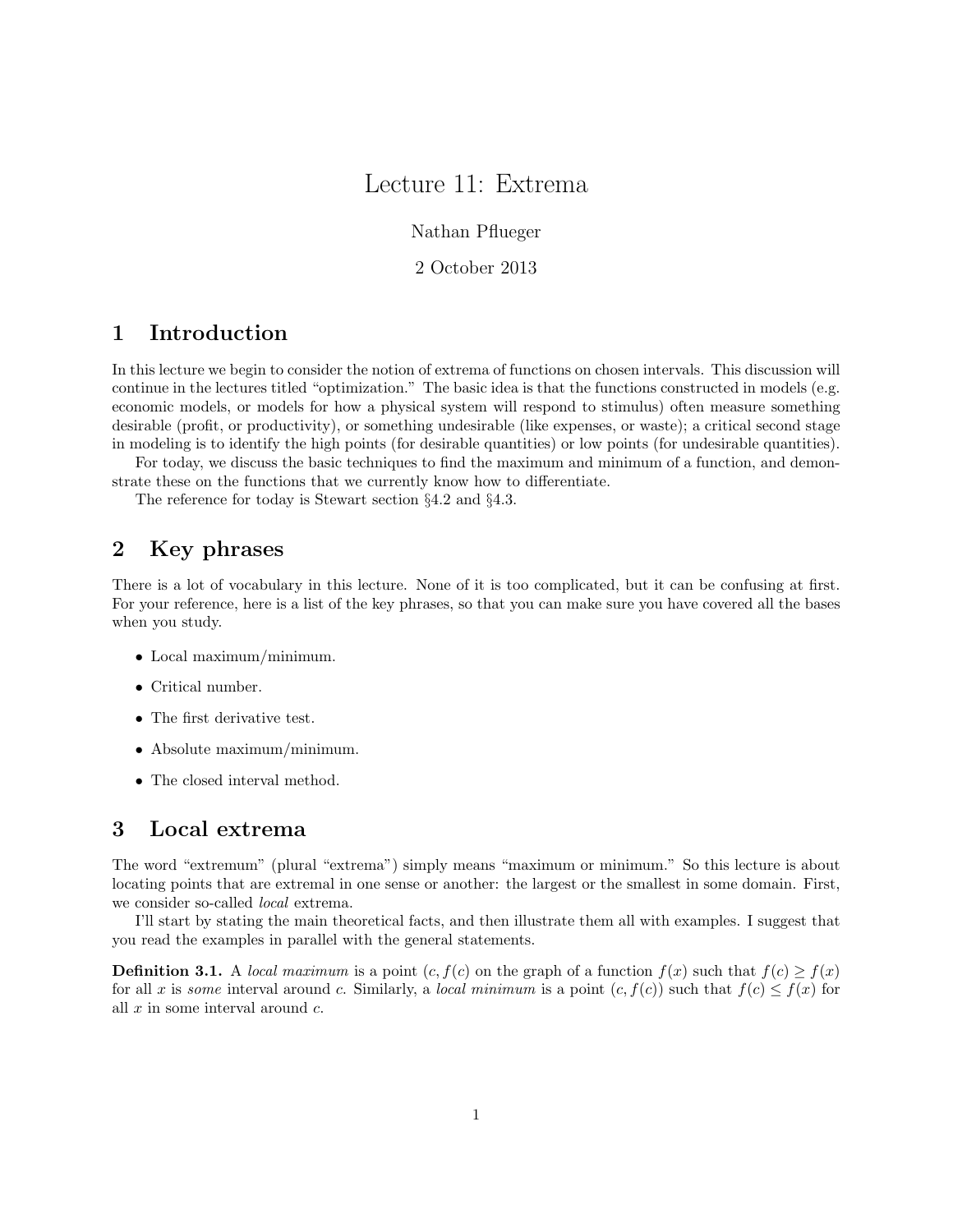

Note: remember that a local maximum does not need to be where the function takes its largest possible value. It is just the largest in some region around itself.

A basic observation (apparently first described by Fermat) is that a local extremum (max or min) can only occur when the graph either lies perfectly flat, or has some sort of sharp corner. Therefore make the following definition.

**Definition 3.2.** A critical number is a number c such that the **either**  $f'(c) = 0$  or  $f'(c)$  is undefined.

Two basic facts govern how calculus can be used to locate local extrema: Fermat's theorem and the first derivative test.

**Theorem 3.3** (Fermat's theorem). If  $(c, f(c))$  is a local extremum of  $f(x)$ , then c is a critical number.

Theorem 3.4 (First derivative test). Suppose that c is a critical number.

- If  $f'(x)$  changes sign from **positive to negative** around c (positive on the left, negative on the right), then  $(c, f(c))$  is a **local maximum**.
- If  $f'(x)$  changes sign from **negative to positive** around c (negative on the left, positive on the right), then  $(c, f(c))$  is a **local minimum.**
- If  $f'(x)$  has the same sign on both sides of  $x = c$ , then there is no local extremum at  $x = c$ .

The following examples illustrates all the facts and terms mentioned above.

*Example* 3.5. Let  $f(x) = x^3 - 3x$ . Find all critical numbers, and identify all local extrema.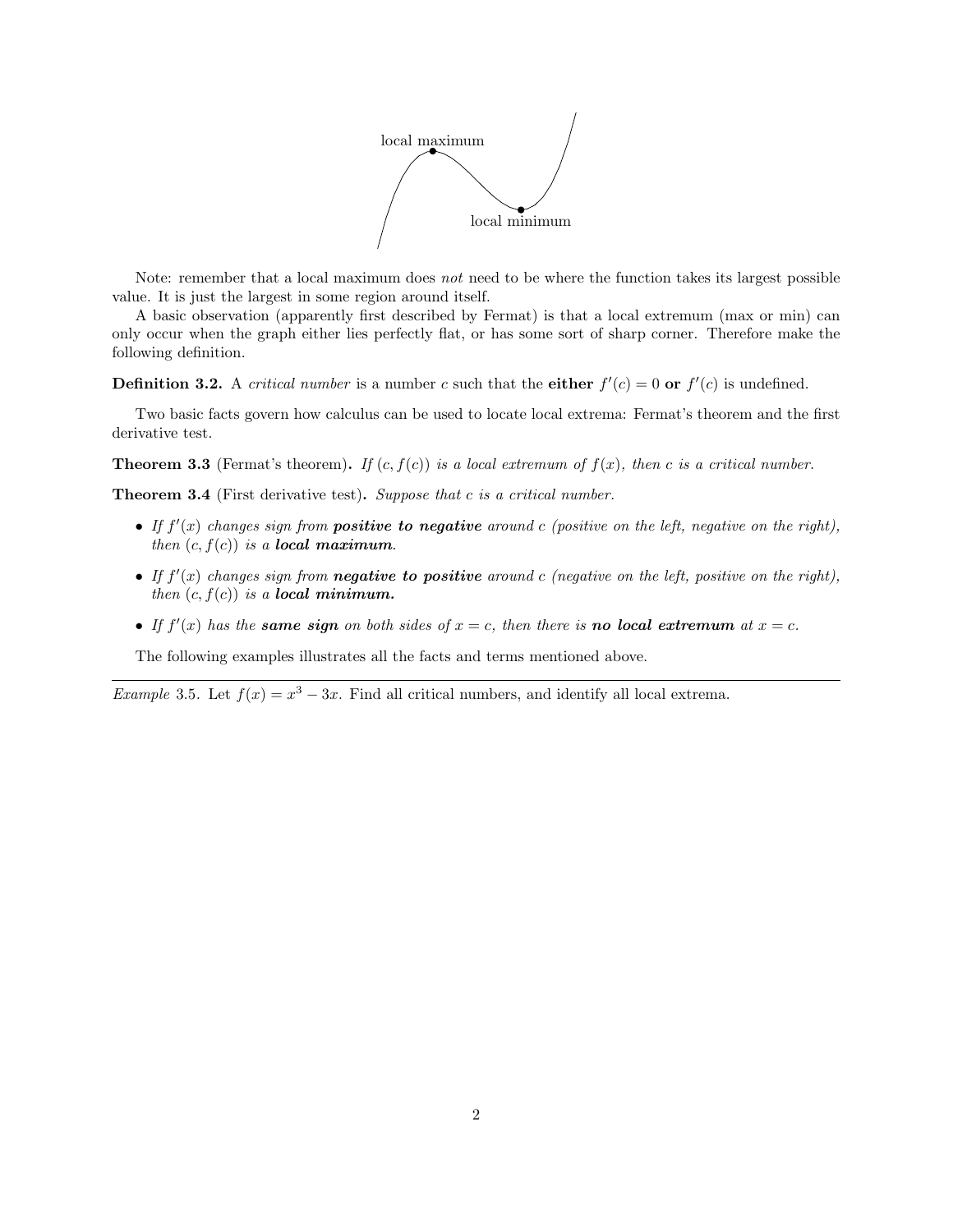

Solution. First, to find the critical numbers, use the power rule to obtain the derivative  $f'(x) = 3x^2 - 3$ . Since  $f(x)$  is a polynomial, the derivative is defined everywhere, so the only critical numbers are those values where  $f'(c) = 0$ . Now,  $f'(x) = 0 \Leftrightarrow 3x^2 - 3 = 0$ . Solving this equation gives  $x = \pm 1$ . So the critical numbers are −1 and 1.

By Fermat's theorem, the only possible local extrema are  $(-1, f(-1))$  and  $(1, f(1))$ , i.e.  $(-1, 2)$  and  $(1, -2)$ .

Use the first derivative test to identify which is which (of course, in this case it is obvious from the picture). The derivative  $f'(x) = 3(x^2 - 1)$  is positive when  $x^2 > 1$  and negative when  $x^2 < 1$ . So it is positive for  $x < -1$ , negative for  $-1 < x < 1$ , and positive again for  $x > 1$ . Therefore the derivative changes sign from + to − at  $x = -1$ ; therefore  $|(-1, 2)$  is a local maximum. The derivative changes sign from − to + at  $x = 1$ ; therefore  $(1, -2)$  is a local minimum. Fermat's theorem shows that there can be no other local extrema.

Example 3.6. Let  $f(x) = e^x - x$ . Find all local extrema.

Solution. We can compute that  $f'(x) = e^x - 1$ . This is always defined; it is positive for  $x > 0$  (since this is when  $e^x > 1$ ) and negative for  $x < 0$ ;  $f'(x) = 0$  only when  $x = 0$  (since  $e^x - 1 = 0$  if and only if  $e^x = 1$ , i.e.  $x = \ln 1 = 0$ . So the only critical number is 0, around which the derivative changes sign from negative to positive. So there is a local minimum at  $(0,1)$  and no other local extrema.

*Example* 3.7. Let  $f(x) = x^3$ . Find all critical numbers and local extrema.

Solution. By the power rule,  $f'(x) = 3x^2$ . This is always defined.  $f'(x) = 0$  if and only if  $3x^2 = 0$ , i.e.  $x = 0$ . So the only critical number is 0.

The derivative is never negative (since the square of a real number is never negative); in particular it does not change sign around  $x = 0$ . So by the third possibility in the first derivative test, 0 is neither a local maximum not a local minimum. There are no other critical numbers, so by Fermat's theorem there are no local extrema at all.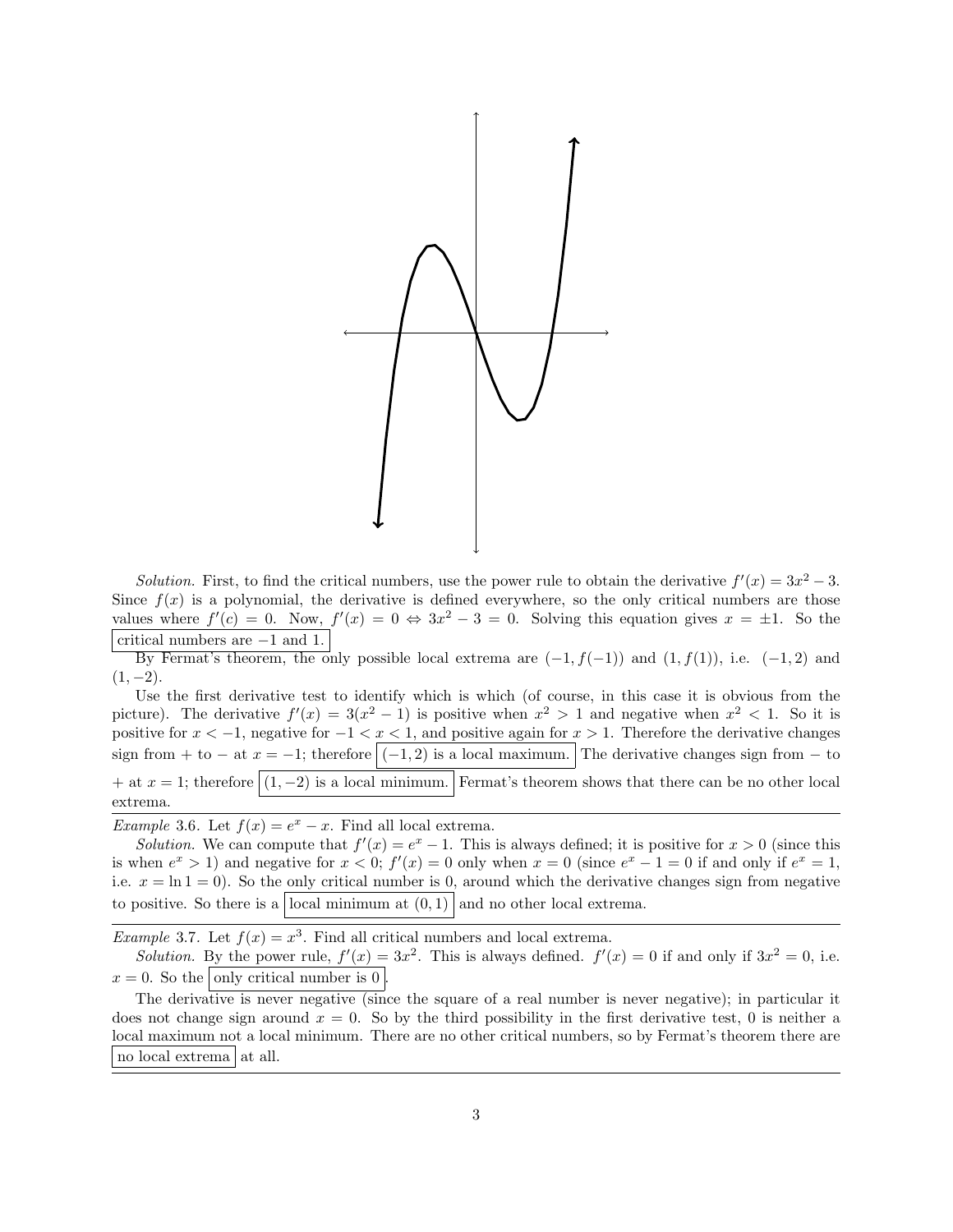Example 3.8. Let  $f(x) = |x|$ . Find all critical numbers and all local extrema.

Solution. Recall that  $|x| =$  $\int x \quad x \geq 0$  $\begin{cases}\nx & x \leq 0 \\
-x & x < 0\n\end{cases}$ . Therefore it follows from this that  $f'(x) = 1$  for all  $x > 0$  and  $f'(x) = -1$  for all  $x < 0$ . However,  $f'(0)$  is not defined at all, since the function is not even continuous at  $x = 0.$ 

So since  $f'(x)$  is undefined at  $x = 0$ , this is a critical number. There are no other critical numbers since  $f'(x)$  is never 0. The only critical number is 0.

The sign of  $f'(x)$  changes from negative to positive around  $x = 0$ , so the first derivative test tells us that  $(0, 0)$  is a local minimum. There are no other critical numbers, hence no other local extrema.

#### 4 Absolute extrema

Now, we consider not local extrema, but what are called absolute extrema: those points on a graph that are greater (or less) than all other possible points. In physical situations, there is generally only some small range of possible values of x, so we will generally work on some chosen interval. Recall the standard notation for intervals.

Notation The notation  $(-1, 1)$  denotes the interval of all x with  $-1 < x < 1$  (in particular, not including the endpoints). This is called an open interval. The notation  $[-1, 1]$  denotes the interval of all x with  $-1 \leq x \leq 1$  (in particular, this includes the endpoints). This is called a closed interval. The notation  $[-1, 1]$  denotes all x with  $-1 \leq x < 1$  (including one endpoint but not the other), and similarly  $(-1, 1]$ denotes all x with  $-1 < x \leq 1$ . These are called half-open intervals.

**Definition 4.1.** Given a function  $f(x)$  and an interval I (open, closed, or half-open), we say that  $(c, f(c))$ is an absolute maximum if  $f(c) \geq f(x)$  for all other x in I. We say that it is an absolute minimum if  $f(x) \leq f(x)$  for all other x in I.

Note. It is possible that there is a "tie" for the absolute maximum or absolute minimum. So the maximum and minimum do not have to be unique (though the maximum/minimum value is unique).

For example, see the following picture.



Absolute extrema are not always local extrema. An absolute extremum does not need to be a local extremum. As we see above, the absolute max is not labelled a local max as well. This is essentially a matter of terminology. The reason we don't call this point a local max is that we only have information about the function on one side but not the other; the word "local" will be reserved for points in the inside of the interval. For our purposes, just think of a local extremum as only an extremum you can locate by finding a critical number of the function (where the derivative is zero or undefined).

A function does not always have absolute extrema on an interval. The following two examples illustrate two of the ways a function could fail to have absolute extrema. Then we will give a criterion for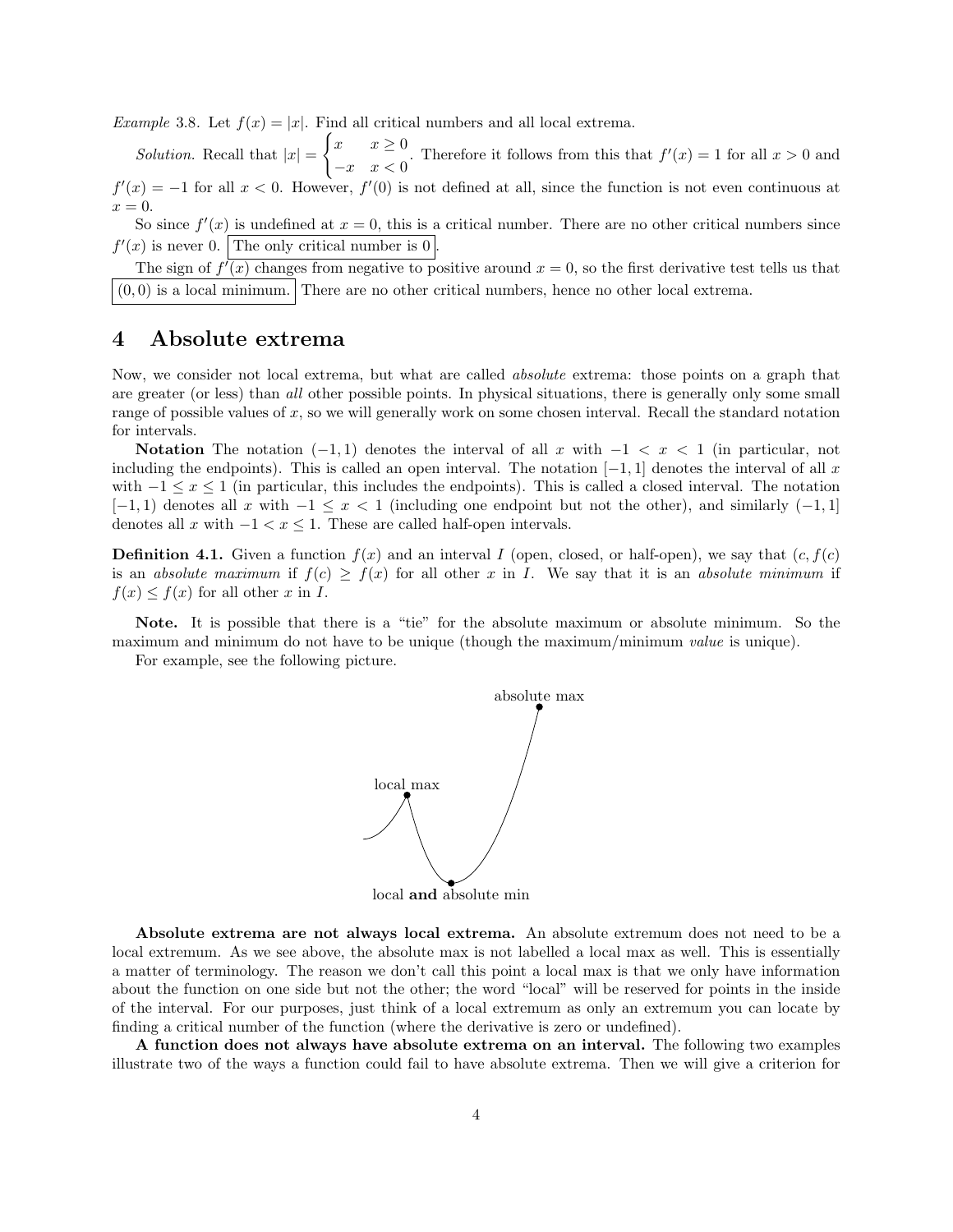begin sure that it will have absolute extrema.

*Example* 4.2. Consider the function  $f(x) = \frac{1}{x}$  on the interval [-1, 1].



This function is discontinuous at  $x = 0$ . It also has no absolute maximum or minimum. This is because for any input where the function is defined, there is always another input that gives a larger (or smaller) value.

Example 4.3. Consider the function  $f(x) = x$  on the open interval  $(-1, 1)$ .



Somewhat counterintuitively, this function also has no absolute maximum or minimum. This is counterintuitive because it really looks like the maximum is 1, so why isn't it? The issue here is fairly subtle: the problem is that the maximum ought to be at the endpoint, but the interval is open, meaning it doesn't contain the endpoints. So while  $f(0.99) = 0.99$  is quite close to 1, you can still find a larger value of the function, such as  $f(0.999)$ . So there isn't single number x in  $(-1, 1)$  such that  $f(x)$  is the biggest value possible.

These examples show two things that can prevent a function from having a maximum on an interval. The following fact ensures that these are the *only* things that can go wrong: as long as the function is continuous, and the interval is closed, there is an absolute maximum and absolute minimum.

**Theorem 4.4** (Extreme value theorem). A continuous function  $f(x)$  always has an absolute maximum and an absolute minimum on any **closed** interval  $[a, b]$ .

Of course it's all well and good to know just that the absolute maximum exists, but how do we actually find it? It turns out that there's always a pretty short list of candidates: the absolute maximum is always either a local maximum on the inside of the interval (and therefore comes from a critical number), or else it occurs at an endpoint of the interval. The same holds for an absolute minimum. So there is a very straightforward method for finding the absolute extrema.

**Closed interval method.** Suppose  $f(x)$  is a continuous function on a closed interval [a, b].

- 1. Compute the derivative  $f'(x)$  where it exists, and find all the critical numbers (that is, write down all the non-differentiable points, then solve  $f'(x) = 0$  and add those solutions to the list).
- 2. Compute  $f(c)$  for all critical values c (found in step 1) and also at the two endpoints  $c = a$  and  $c = b$ of the interval.
- 3. Find the maximum and minimum of the values computed in step 2. These are the absolute maximum and absolute minimum on this interval.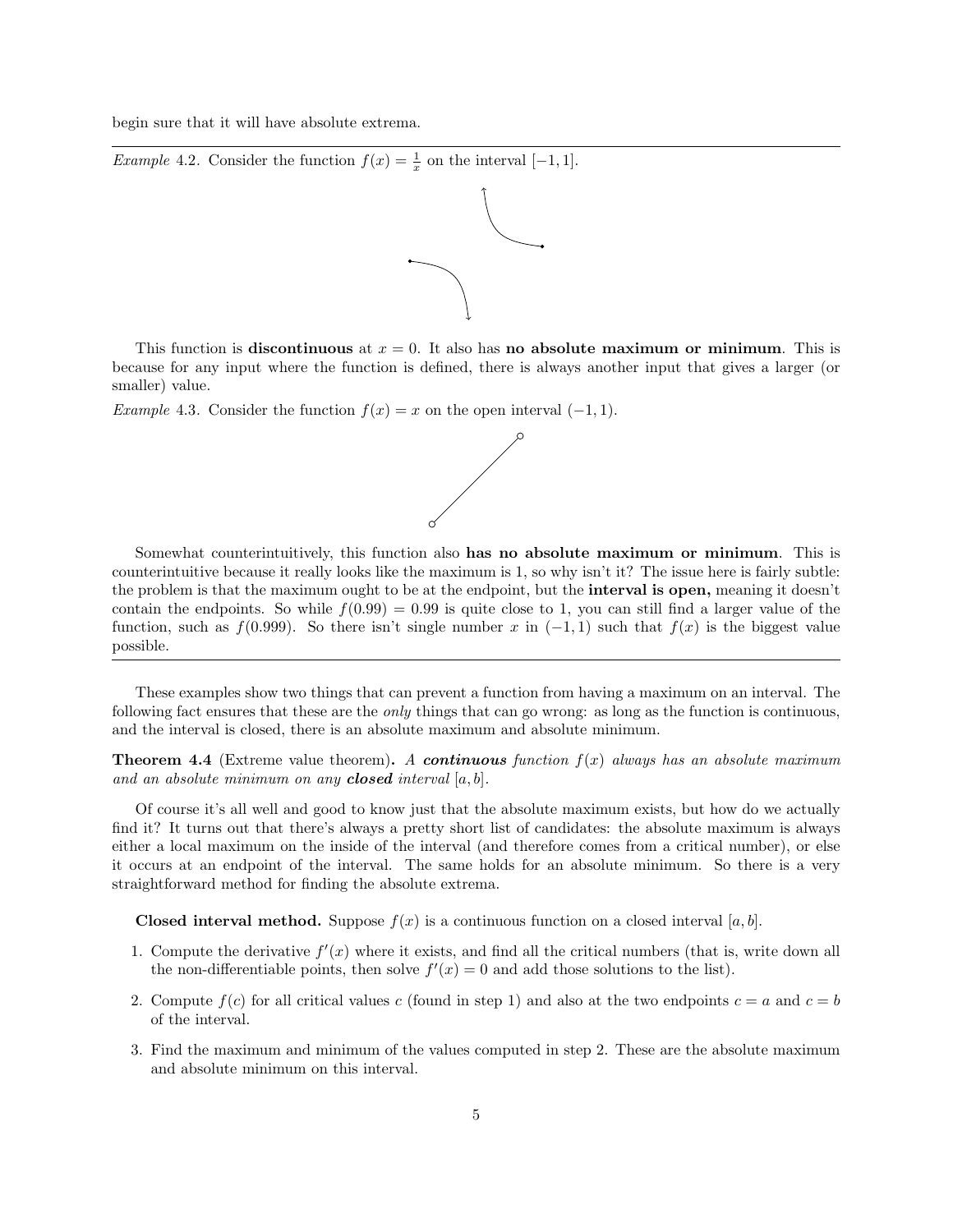Here are a few examples of this method.

*Example* 4.5. Find the absolute extrema of  $f(x) = x^{2/5}(x^{1/5} - 1)$  on [0,32]. Solution. First, compute the derivative with the power rule as follows.

$$
f(x) = x^{3/5} - x^{2/5}
$$
  

$$
f'(x) = \frac{3}{5}x^{-2/5} - \frac{2}{5}x^{-3/5}
$$

Note that this is defined everywhere except at  $x = 0$ , so 0 is one critical number. To find the others, solve  $f'(x) = 0$  as follows.

$$
\frac{3}{5}x^{-2/5} - \frac{2}{5}x^{-3/5} = 0
$$
  

$$
\frac{3}{5}x^{-2/5} = \frac{2}{5}x^{-3/5}
$$
  

$$
\frac{x^{-2/5}}{x^{-3/5}} = \frac{2/5}{3/5}
$$
  

$$
x^{1/5} = \frac{2}{3}
$$
  

$$
x = \left(\frac{2}{3}\right)^5
$$

So there are two critical numbers:  $x = 0$  and  $x = \left(\frac{2}{3}\right)^5$ .

Now, the two endpoints are 0 and 32. So evaluate  $f(x)$  on the critical values and the endpoints (note that 0 is both a critical number and an endpoint).

$$
f(0) = 0^{2/5} (0^{1/5} - 1)
$$
  
\n= 0  
\n
$$
f\left(\left(\frac{2}{3}\right)^5\right) = \left(\left(\frac{2}{3}\right)^5\right)^{2/5} \left(\left(\left(\frac{2}{3}\right)^5\right)^{1/5} - 1\right)
$$
  
\n=  $\left(\frac{2}{3}\right)^2 \left(\frac{2}{3} - 1\right)$   
\n=  $-\frac{4}{27}$   
\n
$$
f(32) = 32^{2/5} (32^{1/5} - 1)
$$
  
\n= 4(2 - 1)  
\n= 4

So the three values we compute in step 2 of the closed interval method are  $0, -\frac{4}{27}$ , and 4. The maximum of these is the absolute maximum:  $f(32) = 4$ . The smallest is the absolute minimum:  $f(\left(\frac{2}{3}\right)^5) = -4/27$ .

#### 5 Sign diagrams

In this section, I just explore a bit exactly how much you can know about a function if you just know where it is increasing and decreasing. For example, suppose that you have a function  $f(x)$  on [1, 4], and all you know about it is that it has critical numbers 2 and 3, it is increasing on  $[1, 2]$ , decreasing on  $[2, 3]$ , and increasing on [3, 4]. This information can be denoted by a "sign diagram."